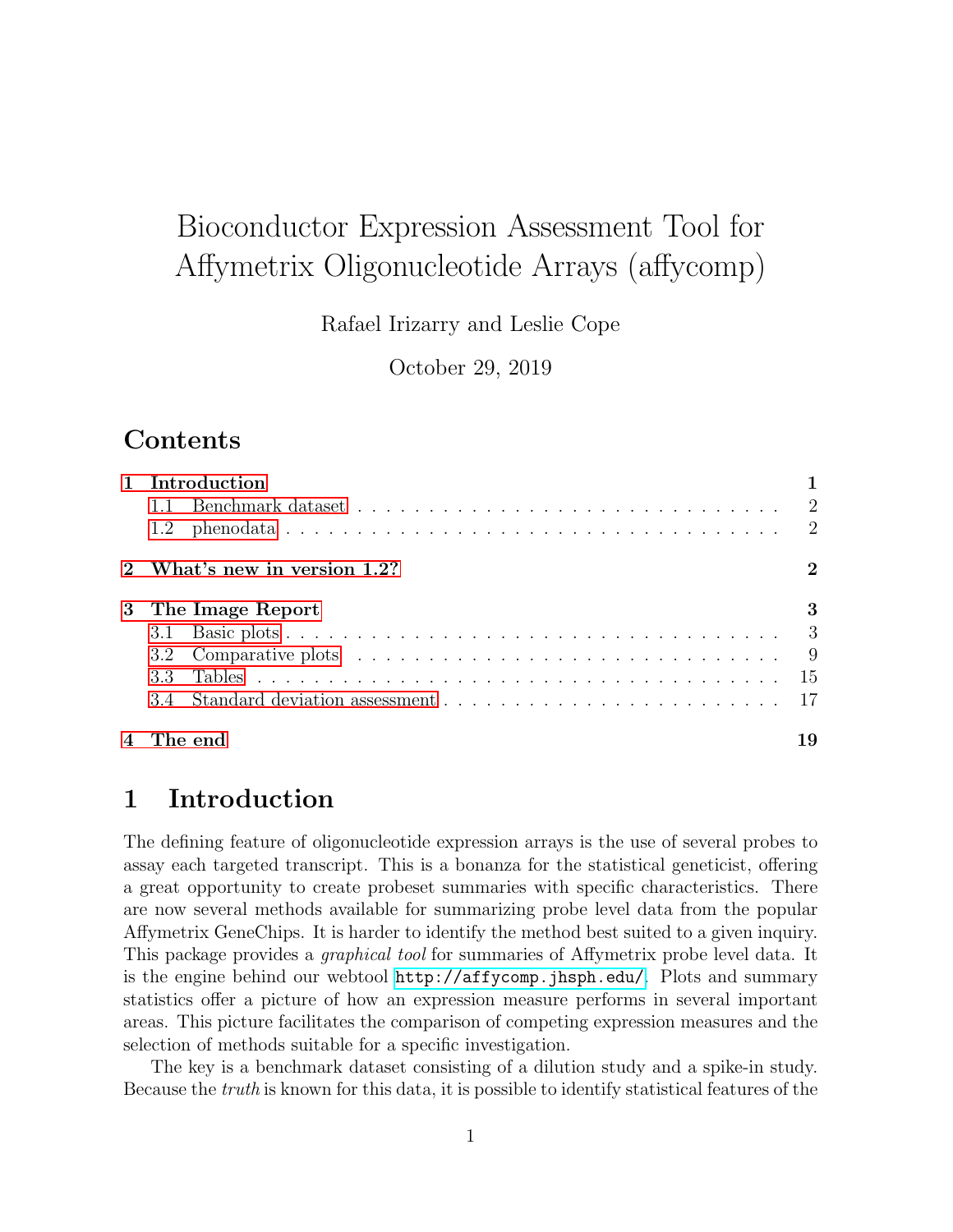data for which the expected outcome is known in advance. Those features highlighted in our suite of graphs are justified by questions of biological interest, and motivated by the presence of appropriate data.

#### <span id="page-1-0"></span>1.1 Benchmark dataset

The spike-in benchmark data was originally free and easily available to the public, from Affymetrix. Copies in compressed-tar format may now be obtained here: [http://www.](http://www.biostat.jhsph.edu/~ririzarr/affycomp/spikein.tgz) [biostat.jhsph.edu/~ririzarr/affycomp/spikein.tgz](http://www.biostat.jhsph.edu/~ririzarr/affycomp/spikein.tgz) and [http://www.biostat.jh](http://www.biostat.jhsph.edu/~ririzarr/affycomp/hgu133spikein.tgz)sph. [edu/~ririzarr/affycomp/hgu133spikein.tgz](http://www.biostat.jhsph.edu/~ririzarr/affycomp/hgu133spikein.tgz). The dilution benchmark data was originally also free, although not as easily available, from Gene Logic.

For a full description of the benchmark data, see our RMA papers "Exploration, normalization, and summaries of high density oligonucleotide array probe level data", Biostatistics, 2003 Apr;4(2):249-64 (<http://www.ncbi.nlm.nih.gov/pubmed/12925520>) and "Summaries of Affymetrix GeneChip probe level data", Nucleic Acids Res, 2003 February 15; 31(4): e15 (<http://www.ncbi.nlm.nih.gov/pmc/articles/PMC150247/>).

In the Gene Logic dilution study, (<http://www.genelogic.com/support/scientific-studies/>), two sources of cRNA, human liver tissue and central nervous system cell line (CNS), were hybridized to human arrays (HG-U95Av2) in a range of dilutions and proportions. You must contact Gene Logic (info@genelogic.com or +1-800-GENELOGIC) to obtain the dilution data.

In the Affymetrix spike-in study, different cRNA fragments were added to the hybridization mixture of the arrays at different picoMolar concentrations. The cRNAs were spiked-in at a different concentration on each array (apart from replicates) arranged in a cyclic Latin square design with each concentration appearing once in each row and column. All arrays had a common background cRNA.

#### <span id="page-1-1"></span>1.2 phenodata

The package includes phenoData objects that give more details, dilution.phenodata and spikein.phenodata (also, hgu133a.spikein.phenodata).

### <span id="page-1-2"></span>2 What's new in version 1.2?

A new set of assessments is provided by the function assessSpikeIn2, which is a wrapper for assessMA2, assessSpikeInSD, and assessLS. It will accept a full ExpressionSet of the spikein data (59 columns), as with assessSpikeIn, but in this case only uses columns 1:13, 17, 21:33, and 37. Otherwise, it assumes that it has expression measures only for those particular 28 arrays.

All spike-in related assessments now support the HGU133A chip, in addition to the HGU95A chip handled by version 1.1. The function read.newspikein, which is simply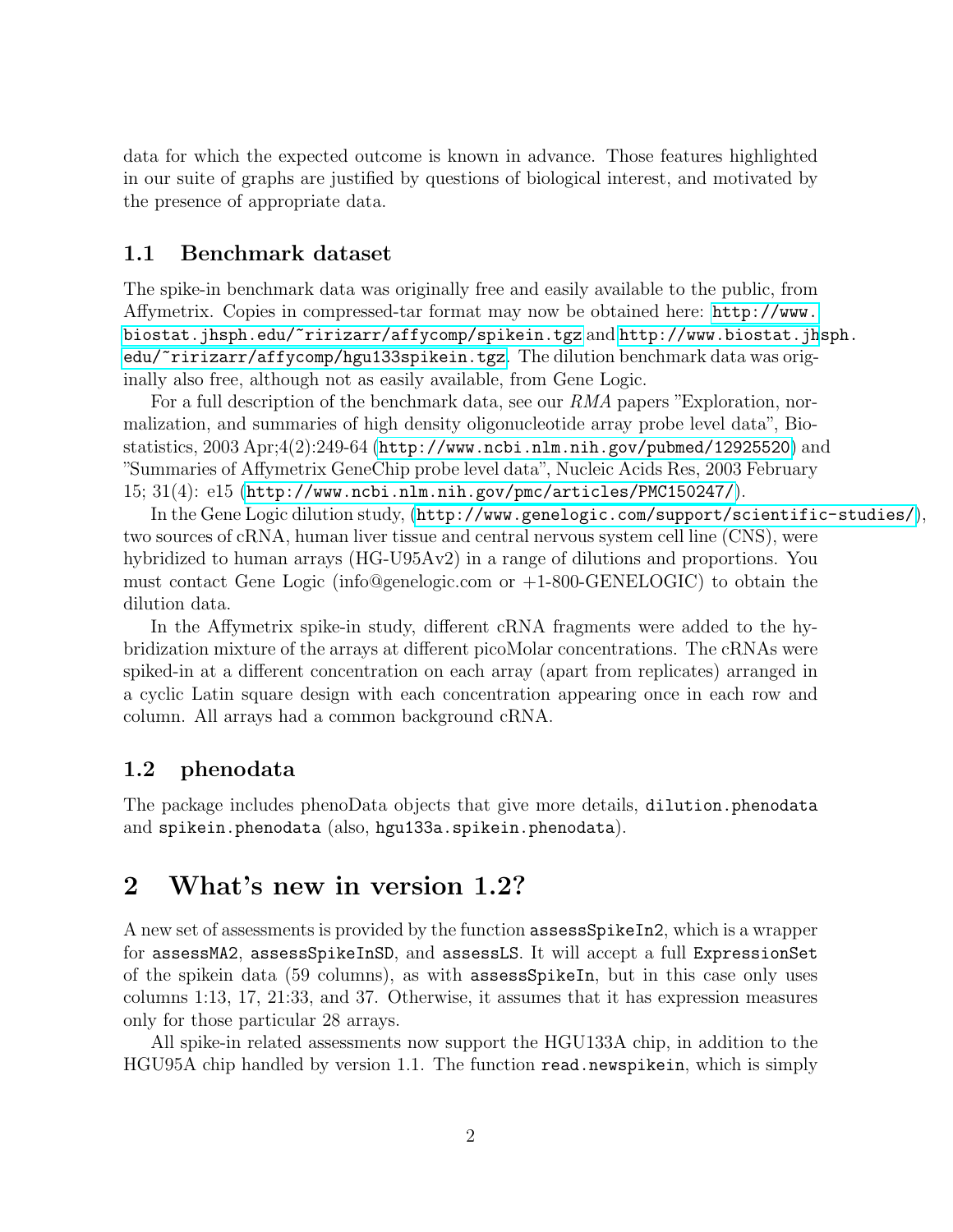a call to read.spikein with cdfName = "hgu133a", will read HGU133A expression measures.

### <span id="page-2-0"></span>3 The Image Report

Given a file named dilfilename.csv containing your dilution expression measures and a file named sifilename.csv containing your spikein expression measures, you can easily obtain the graphs and summary statistics in an image report (illustrated using RMA):

```
R> library(affycomp) ##load the package
R> d <- read.dilution("dilfilename.csv")
R> s <- read.spikein("sifilename.csv")
R> rma.assessment <- affycomp(d, s, method.name="RMA")
```
affycomp is a wrapper for assessAll and affycompTable. The return value will contain all the information, from assessAll, necessary to recreate the graphs (below) without having to re-do the assessment. For example, the following two objects were created by assessAll on ExpressionSets created by  $MAS$  5.0 and RMA, respectively; they are lists of lists.

```
> data(mas5.assessment)
> data(rma.assessment)
> names(mas5.assessment)
[1] "Dilution" "MA" "Signal" "FC" "FC2"
[6] "what" "method.name"
```
Each component is the result of a specific assessment. The names tell us what they are for. Dilution are the assessment based on the dilution data and can be used to create Figures 2, 3, and 4b. MA has the necessary information for the MA plot or Figure 1. Signal has the necessary information to create Figure 4a. FC has assessments related to fold change and can be used to create Figures 5a, 6a, and 6b. Finally, FC2 has the necessary information to create Figure 5b. The captions for these Figures will give you an idea of what they are for.

There are two kinds of plots, basic and comparative. The basic plots depict a given expression measure. In the comparative plots, the given expression measure is compared to other measures, MAS 5.0 by default. Tables are also automatically created with assessment statistics. Finally, a simple assessment of standard error estimates can be done. These are all described in the following subsections.

#### <span id="page-2-1"></span>3.1 Basic plots

You can use affycompPlot which will automatically know what to do, or you can use the auxiliary figure functions that will need to have a specific assessment list.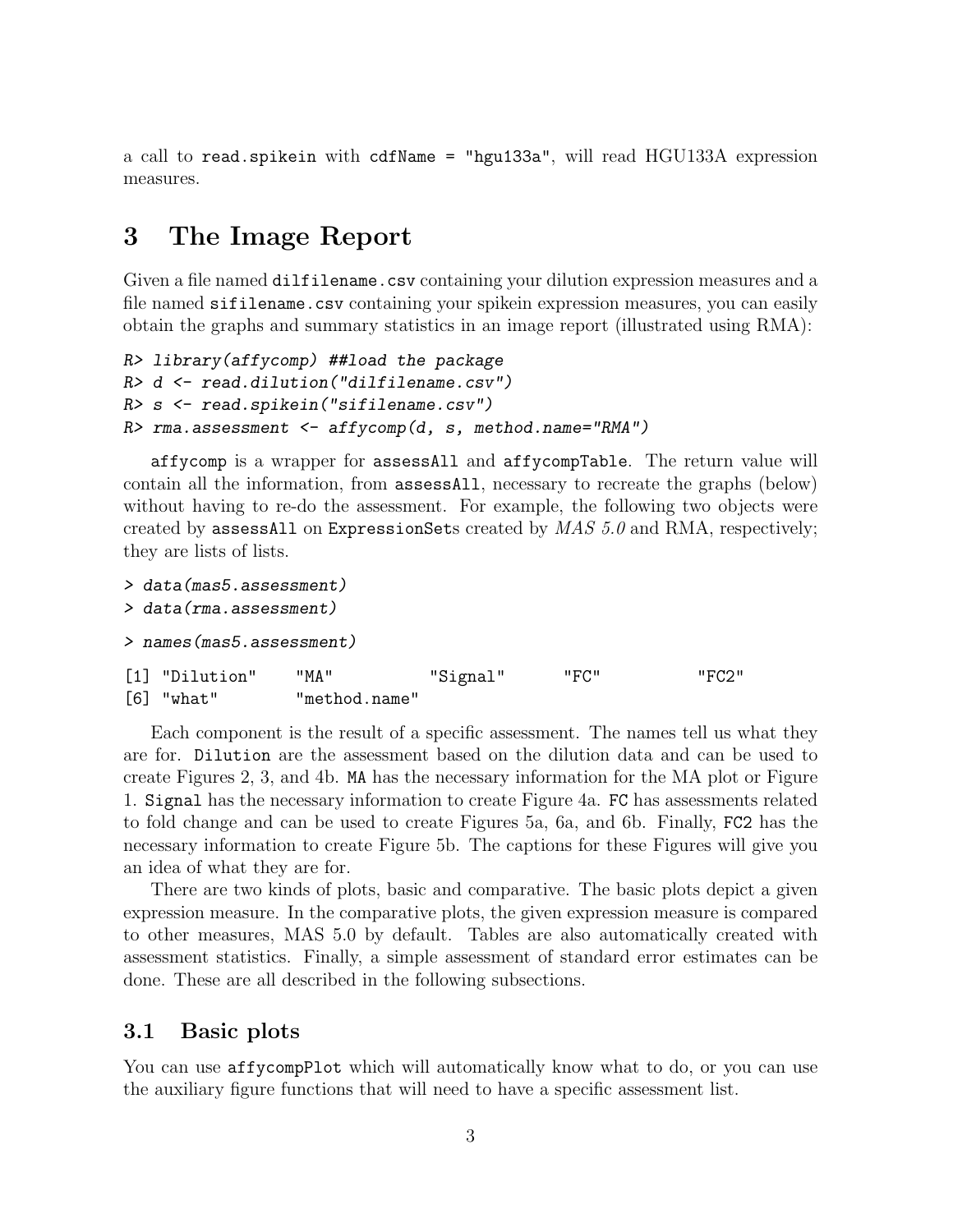> affycompPlot(mas5.assessment\$MA)



**Figure 1**

Figure 1: The MA plot shows log fold change as a function of mean log expression level. A set of 14 arrays representing a single experiment from the Affymetrix spike-in data are used for this plot. A total of 13 sets of fold changes are generated by comparing the first array in the set to each of the others. Genes are symbolized by numbers representing the nominal  $log_2$  fold change for the gene. Non-differentially expressed genes with observed fold changes larger than 2 are plotted in red. All other probesets are represented with black dots.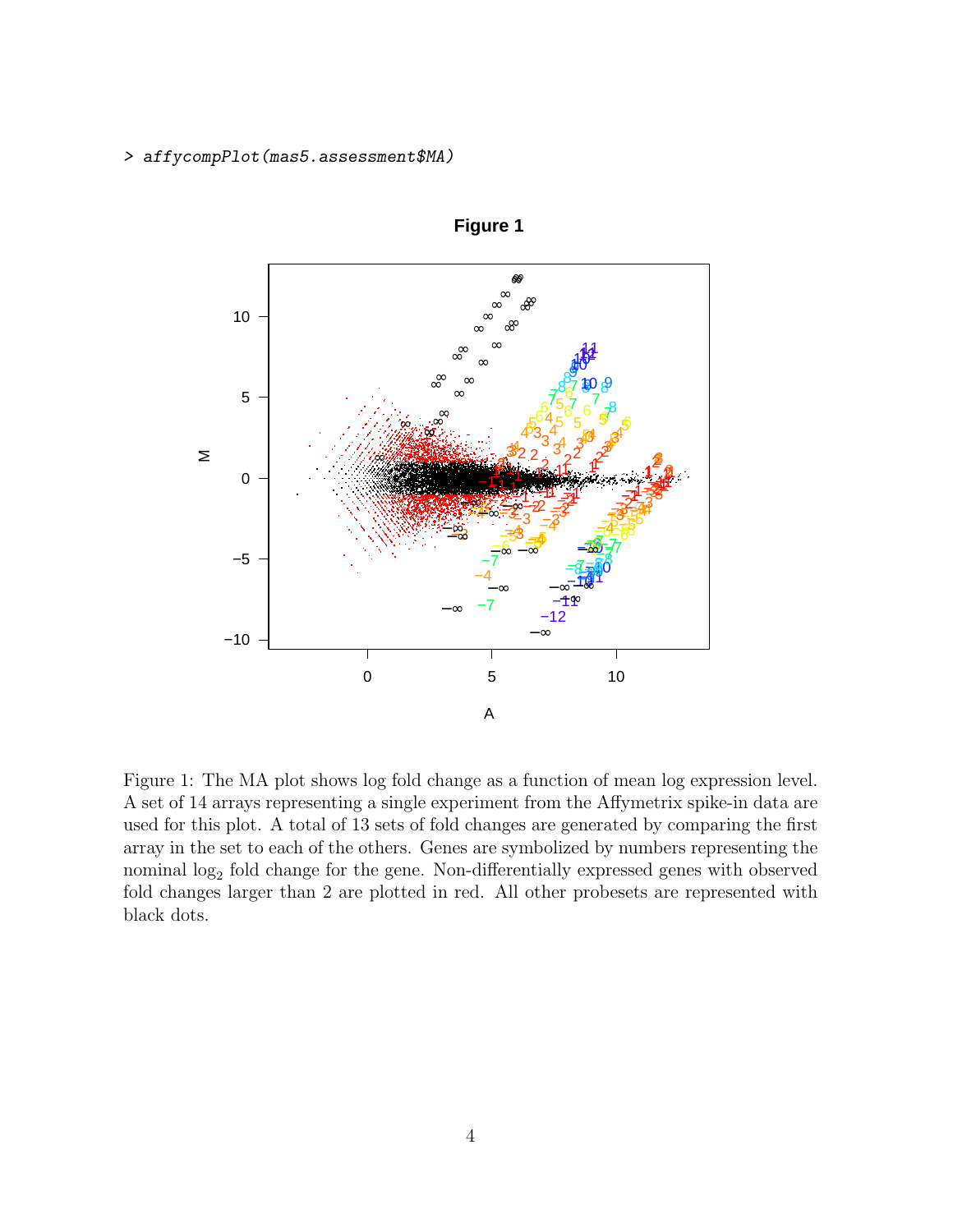> affycomp.figure2(mas5.assessment\$Dilution)



**Figure 2**

Figure 2: For each gene, and each experimental condition, we calculate the mean log expression and the observed standard deviation across 5 replicates. The resulting scatterplot is smoothed to generate a single curve representing mean standard deviation as a function of mean log expression.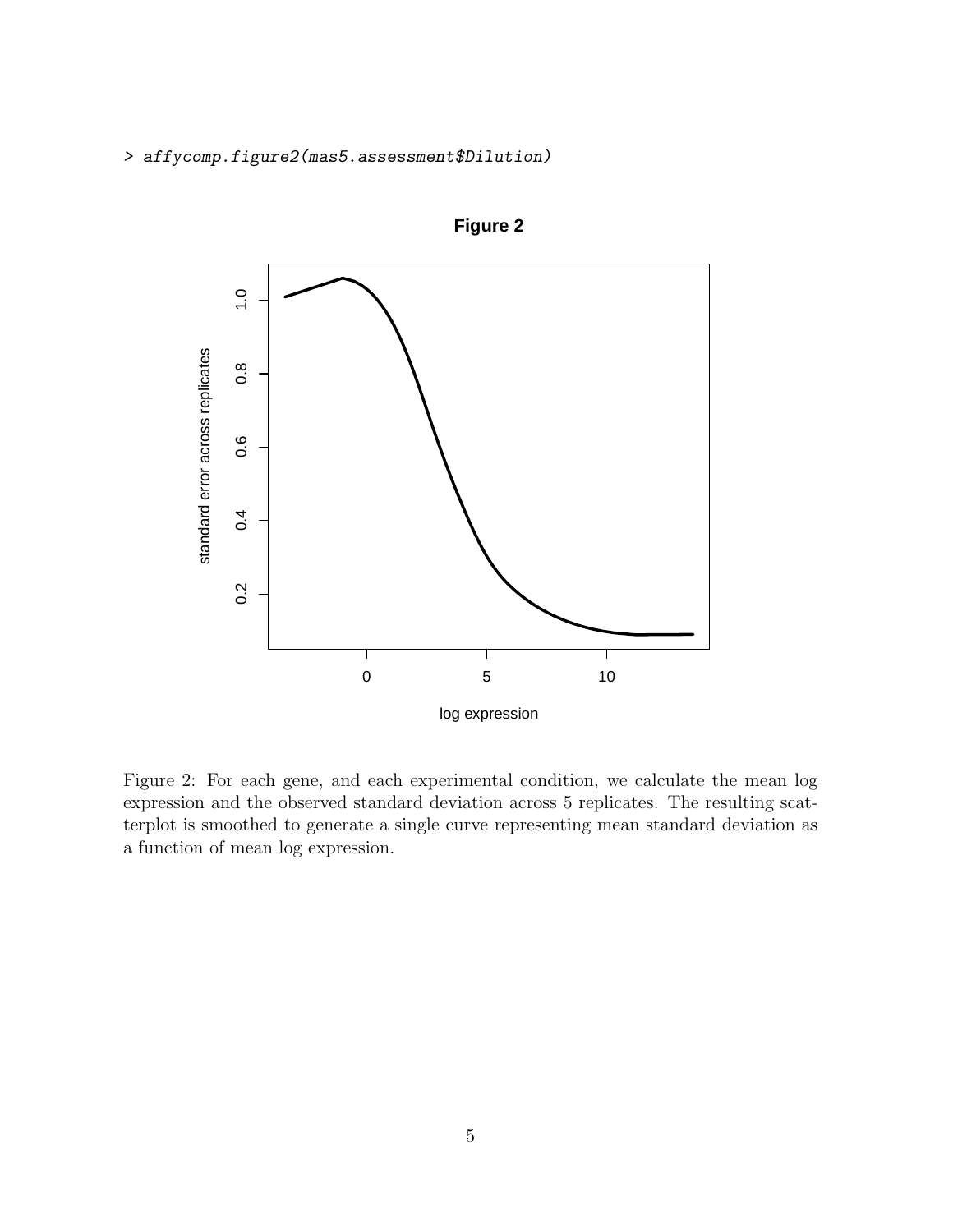> affycomp.figure3(mas5.assessment\$Dilution)



**Figure 3**

Log fold change estimate for 1.25 ug

Figure 3: This plot, using the Gene Logic dilution data, shows the sensitivity of fold change calculations to total RNA abundance. Average log fold-changes between liver and CNS for the lowest concentration and the highest in the dilution data set are computed. Orange and red color is used to denote genes with  $M_{6g} - M_{1g}$  bigger than  $\log_2(2)$  and  $log<sub>2</sub>(3)$  respectively. The rest are denoted with black.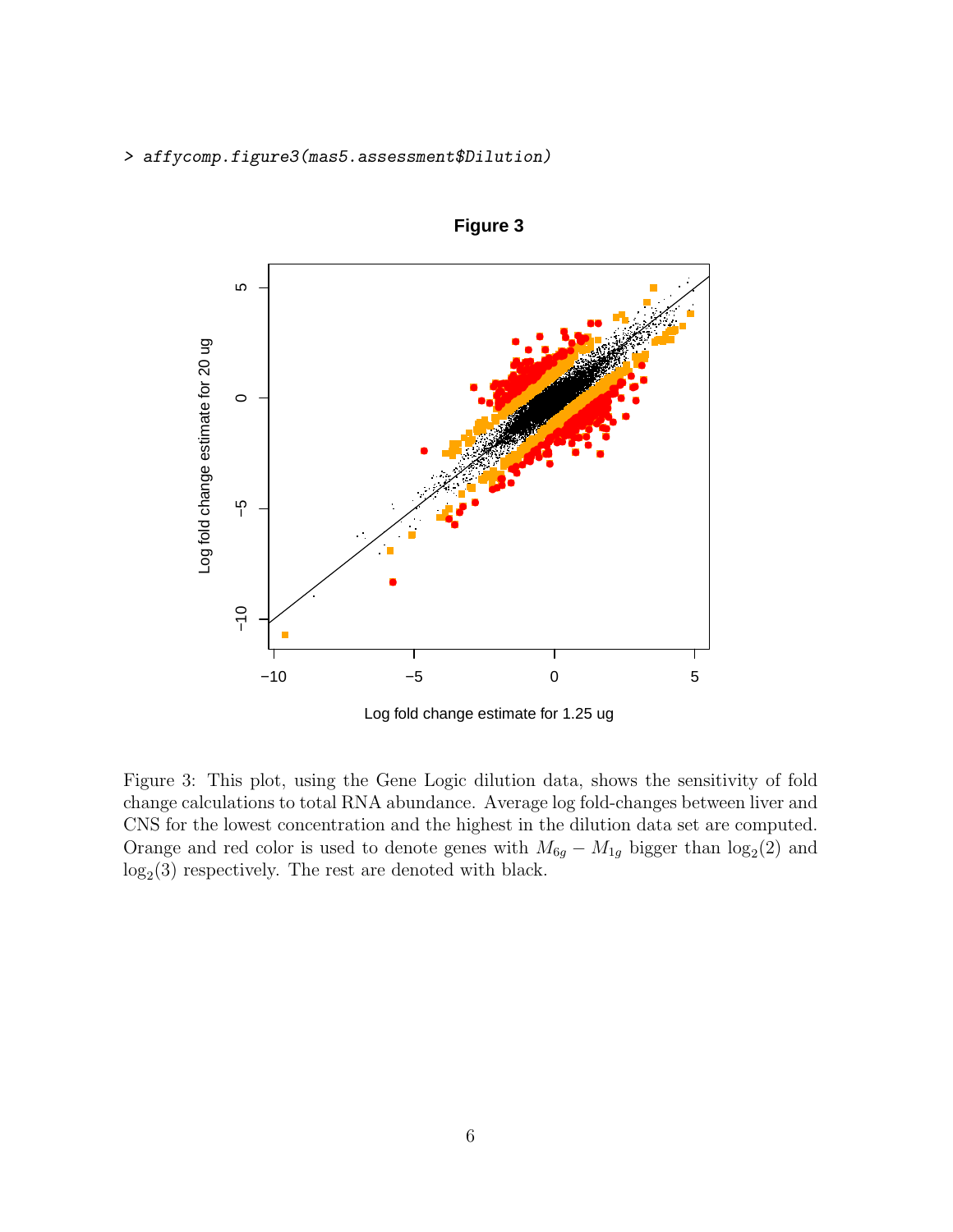- $> par(mfrow=c(2,1))$
- > affycomp.figure4a(mas5.assessment\$Signal)
- > affycomp.figure4b(mas5.assessment\$Dilution)



Figure 4: a) Average observed  $log_2$  intensity plotted against nominal  $log_2$  concentration for each spiked-in gene for all arrays in Affymetrix spike-In experiment. b) For the Gene Logic dilution data, log expression values are regressed against their log nominal concentration. The slope estimates are plotted against average log intensity across all concentrations.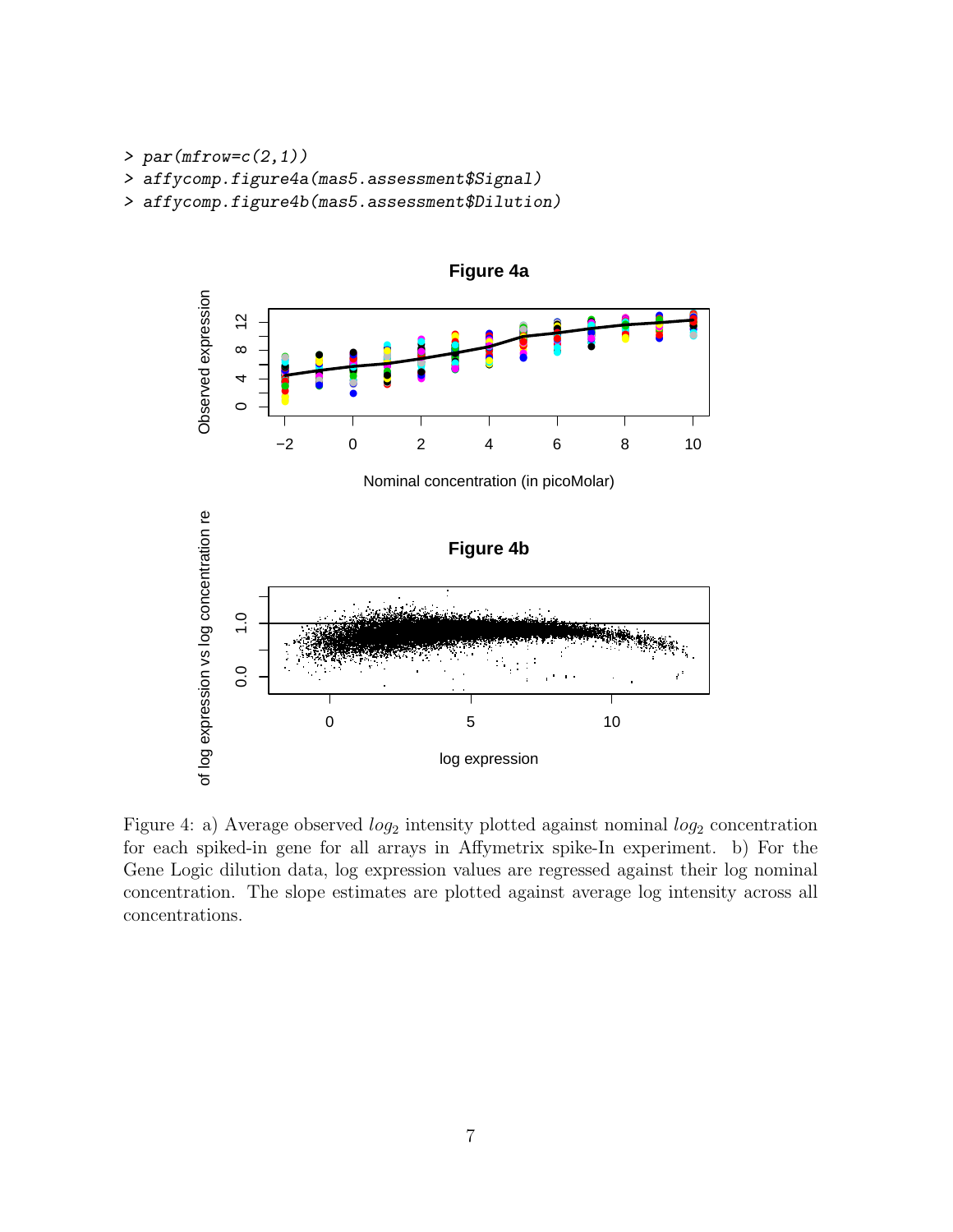- $> par(mfrow=c(2,1))$
- > affycomp.figure5a(mas5.assessment\$FC)
- > affycomp.figure5b(mas5.assessment\$FC)



**Figure 5a**

Figure 5: A typical identification rule for differential expression filters genes with fold change exceeding a given threshold. This figure shows average ROC curves which offer a graphical representation of both specificity and sensitivity for such a detection rule. a) Average ROC curves based on comparisons with nominal fold changes ranging from 2 to 4096. b) As a) but with nominal fold changes equal to 2.

False Positives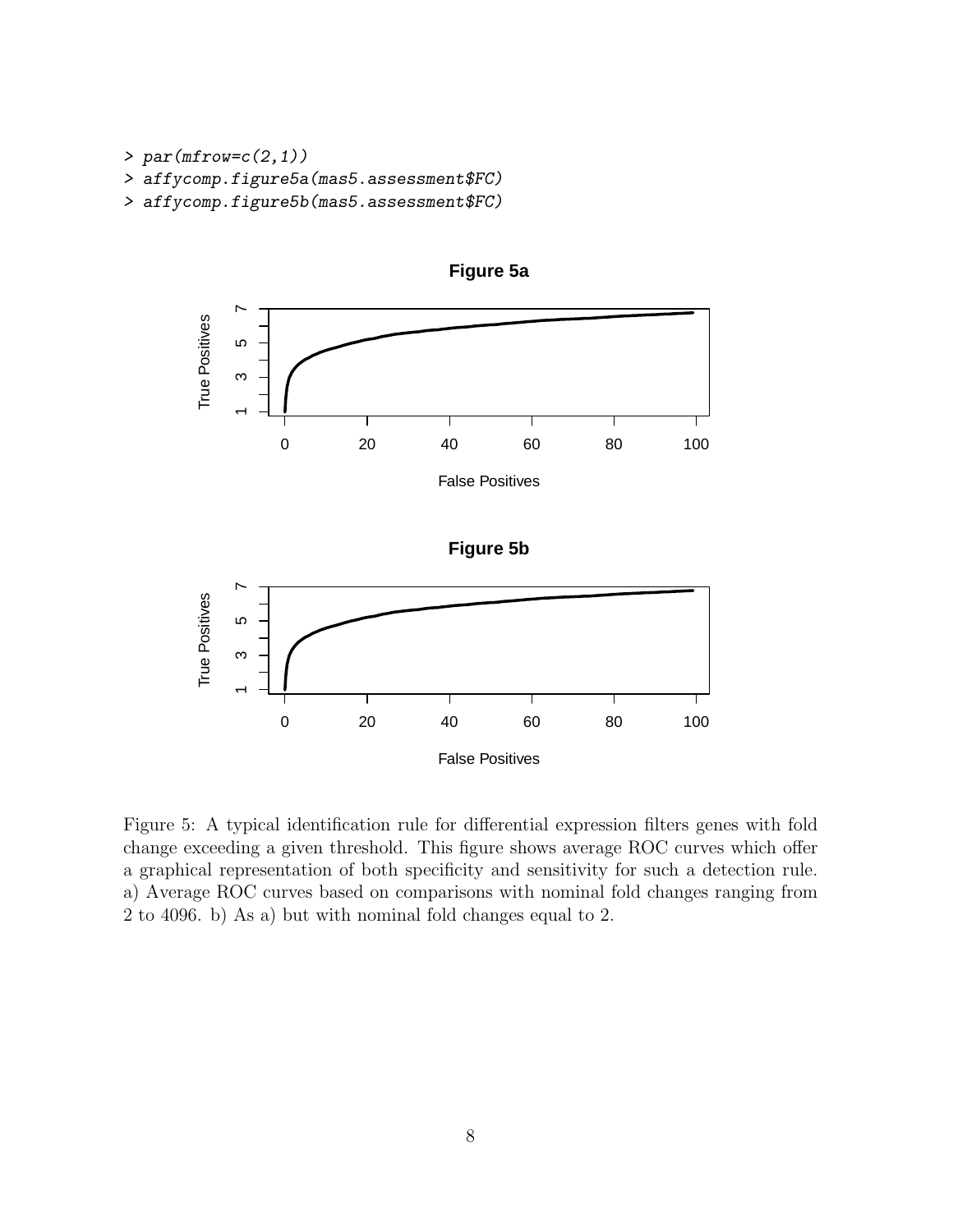- $> par(mfrow=c(2,1))$
- > affycomp.figure6a(mas5.assessment\$FC)
- > affycomp.figure6b(mas5.assessment\$FC)



Figure 6: a) Observed log fold changes plotted against nominal log fold changes. The dashed lines represent highest, 25th highest, 100th highest, 25th percentile, 75th percentile, smallest 100th, smallest 25th, and smallest log fold change for the genes that were not differentially expressed. b) Like a) but the observed fold changes were calculated for spiked in genes with nominal concentrations no higher than 2pM.

−3 −2 −1 0 1 2 3

Nominal log ratio

### <span id="page-8-0"></span>3.2 Comparative plots

You can use affycompPlot which will automatically know what to do, or you can use the auxiliary figure functions that will need to have a specific assessment list.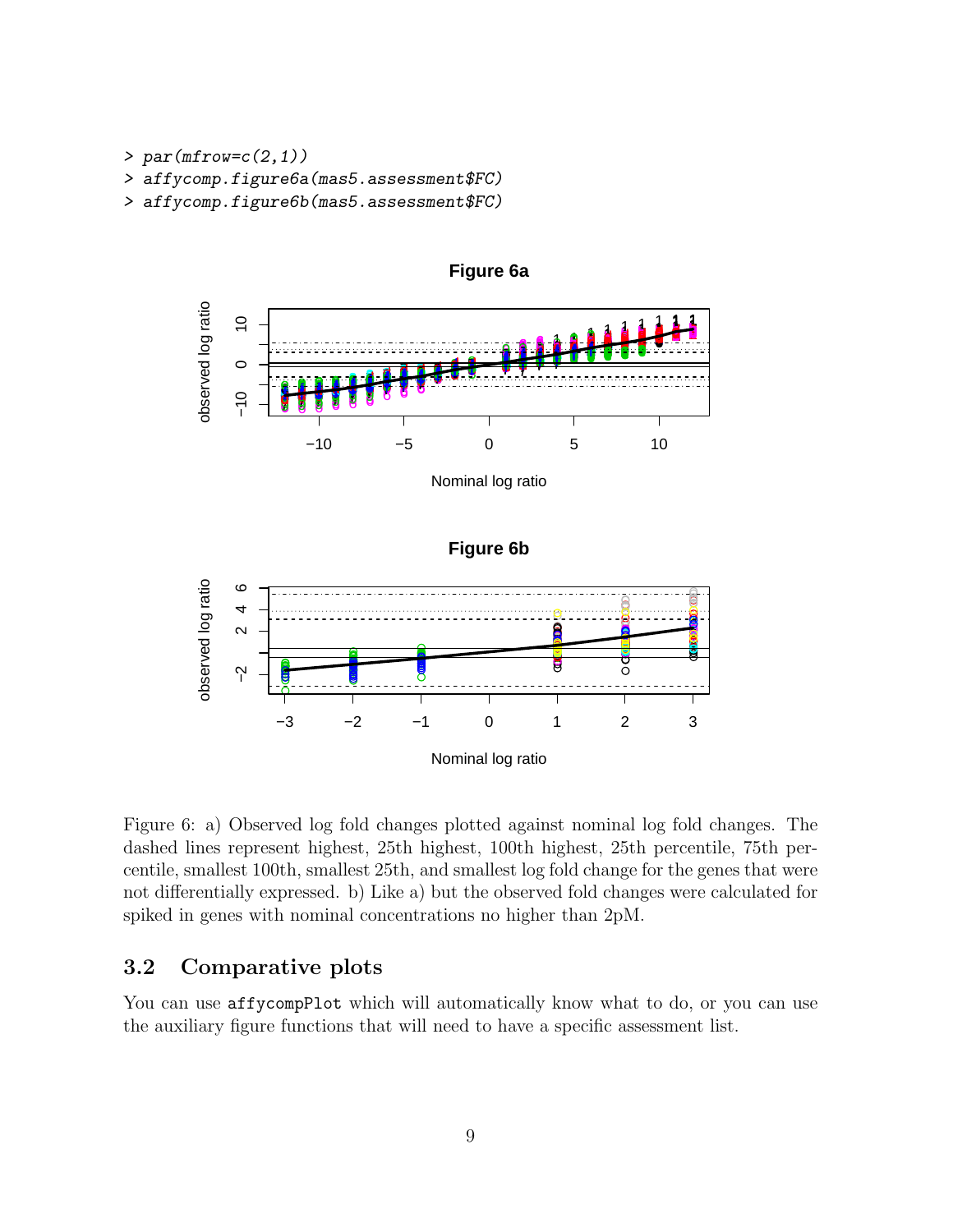- $> par(mfrow=c(2,1))$
- > affycompPlot(mas5.assessment\$MA, rma.assessment\$MA)









Figure 1: The MA plot shows log fold change as a function of mean log expression level. A set of 14 arrays representing a single experiment from the Affymetrix spike-in data are used for this plot. A total of 13 sets of fold changes are generated by comparing the first array in the set to each of the others. Genes are symbolized by numbers representing the nominal  $log_2$  fold change for the gene. Non-differentially expressed genes with observed fold changes larger than 2 are plotted in red. All other probesets are represented with black dots.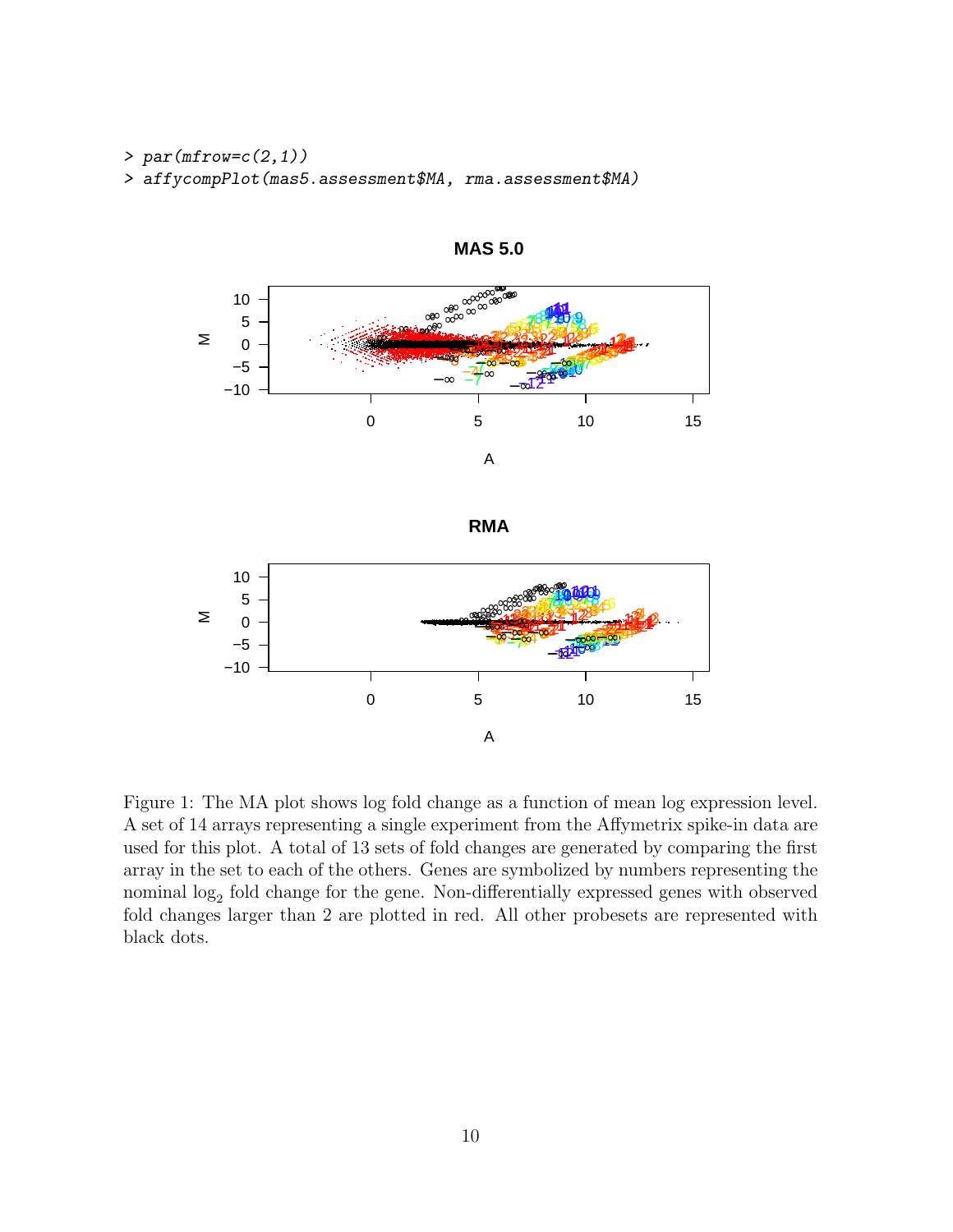> affycomp.compfig2(list(mas5.assessment\$Dilution, rma.assessment\$Dilution), + method.names=c("MAS 5.0","RMA"))





Figure 2: For each gene, and each experimental condition, we calculate the mean log expression and the observed standard deviation across 5 replicates. The resulting scatterplot is smoothed to generate a single curve representing mean standard deviation as a function of mean log expression.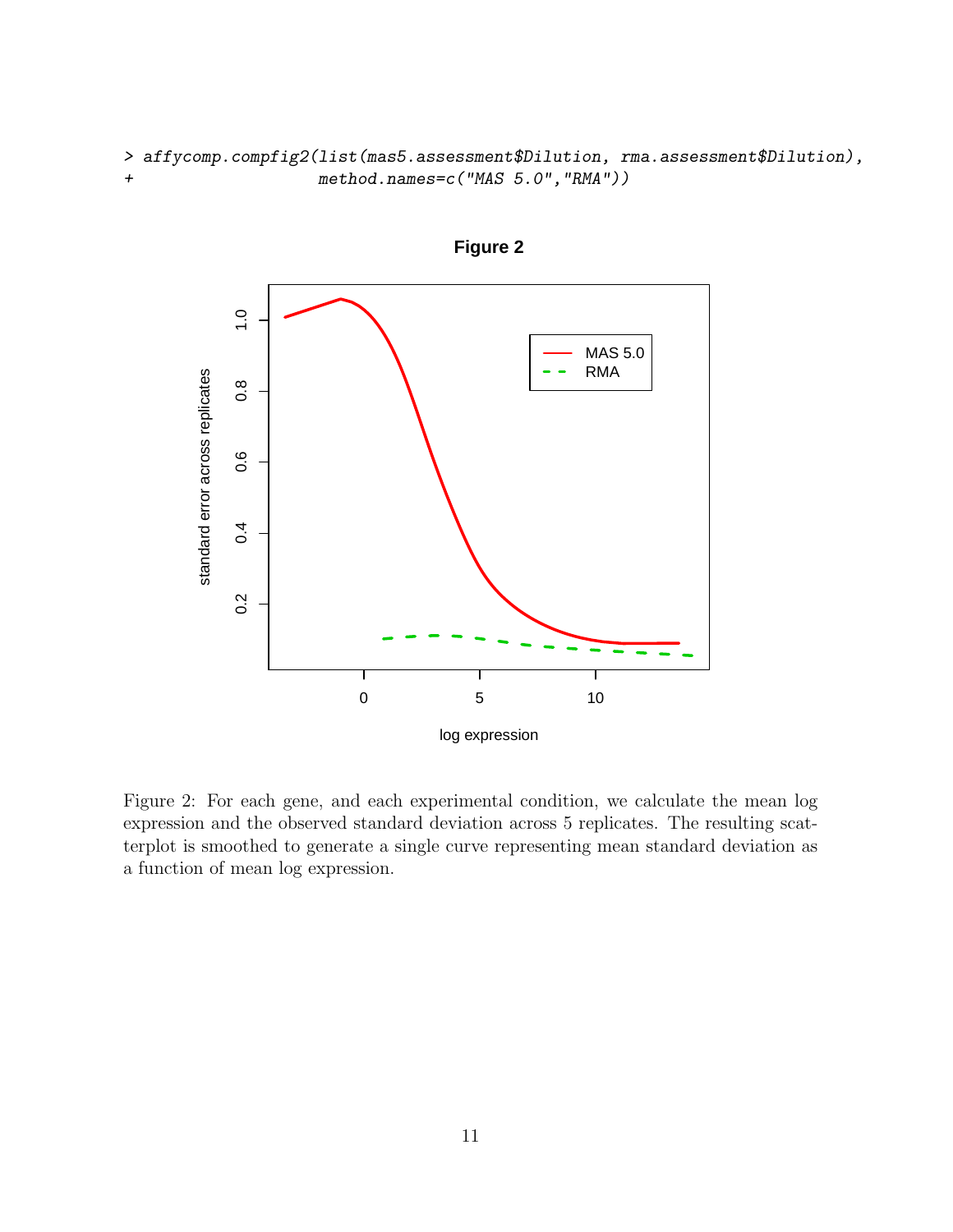> affycomp.compfig3(list(mas5.assessment\$Dilution, rma.assessment\$Dilution), + method.names=c("MAS 5.0","RMA"))



**Figure 3**

Figure 3: This plot, using the Gene Logic dilution data, shows the sensitivity of fold change calculations to total RNA abundance. Average log fold-changes between liver and CNS for the lowest concentration and the highest in the dilution data set are computed. Orange and red color is used to denote genes with  $M_{6g} - M_{1g}$  bigger than  $\log_2(2)$  and  $log<sub>2</sub>(3)$  respectively. The rest are denoted with black.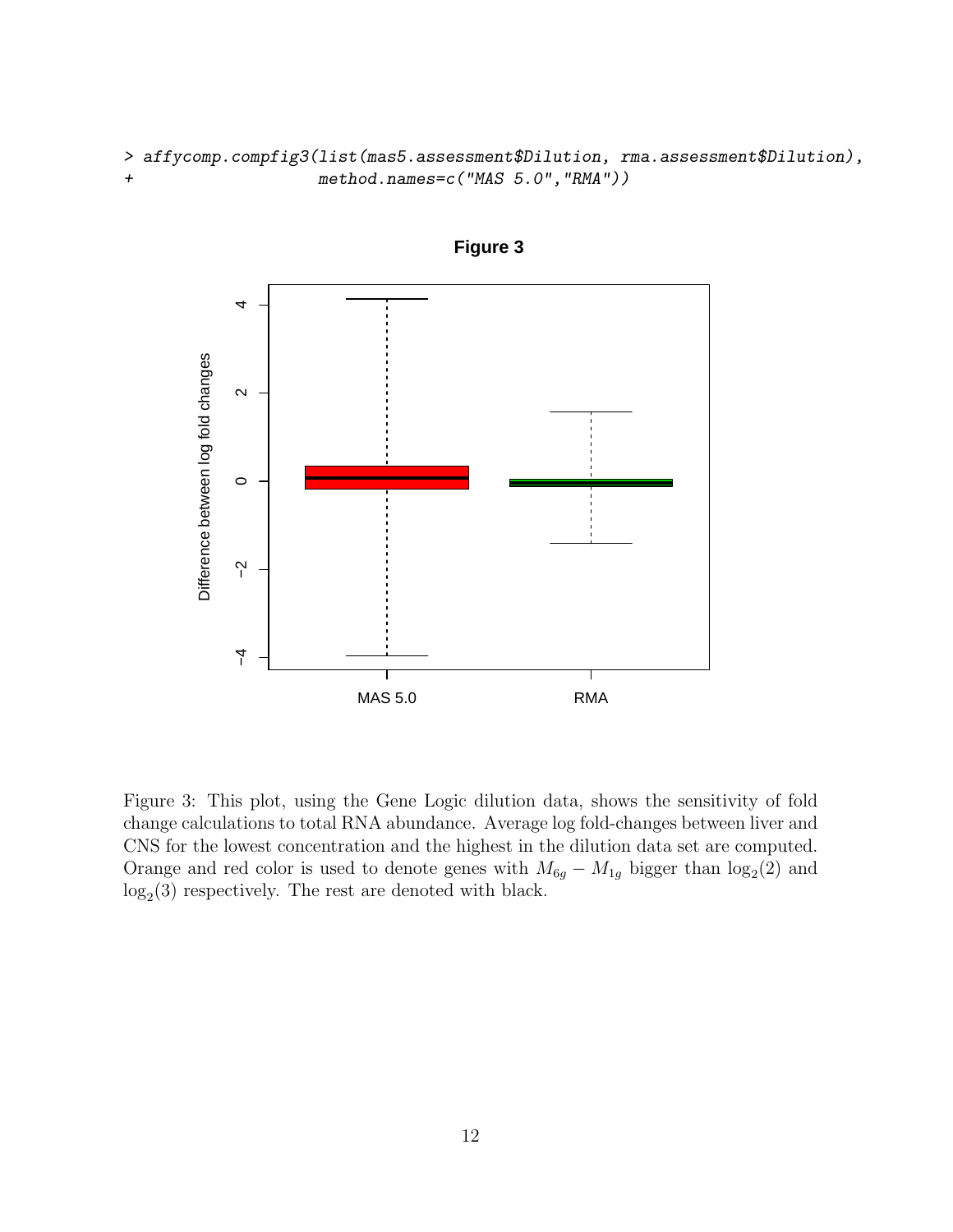



Nominal concentration (in picoMolar)



Figure 4: a) Average observed  $log_2$  intensity plotted against nominal  $log_2$  concentration for each spiked-in gene for all arrays in Affymetrix spike-In experiment. b) For the Gene Logic dilution data, log expression values are regressed against their log nominal concentration. The slope estimates are plotted against average log intensity across all concentrations.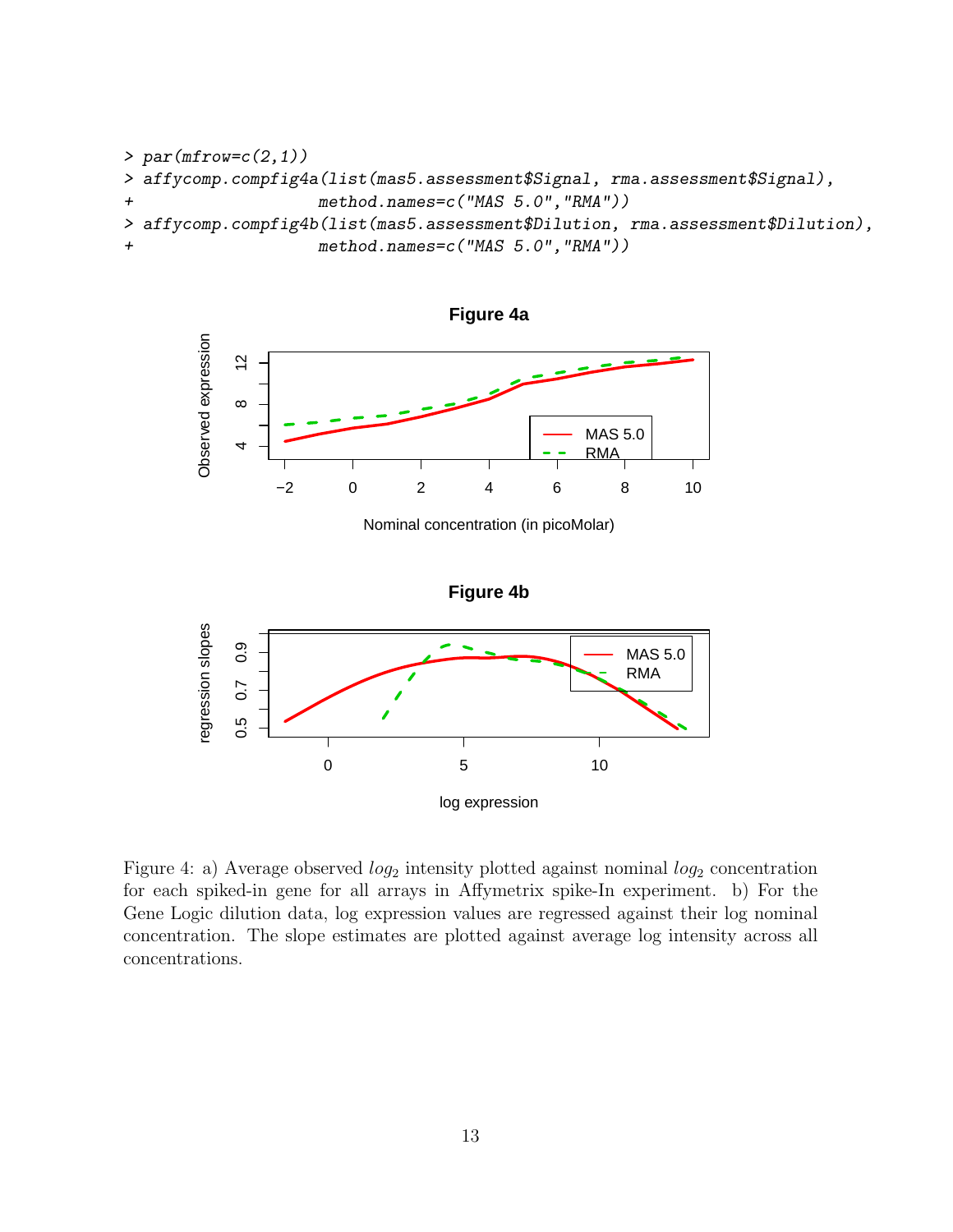```
> par(mfrow=c(2,1))> affycomp.compfig5a(list(mas5.assessment$FC, rma.assessment$FC),
+ method.names=c("MAS 5.0","RMA"))
> affycomp.compfig5b(list(mas5.assessment$FC2, rma.assessment$FC2),
                  method.names=c("MAS 5.0","RMA"))
```


**Figure 5a**



Figure 5: A typical identification rule for differential expression filters genes with fold change exceeding a given threshold. This figure shows average ROC curves which offer a graphical representation of both specificity and sensitivity for such a detection rule. a) Average ROC curves based on comparisons with nominal fold changes ranging from 2 to 4096. b) As a) but with nominal fold changes equal to 2.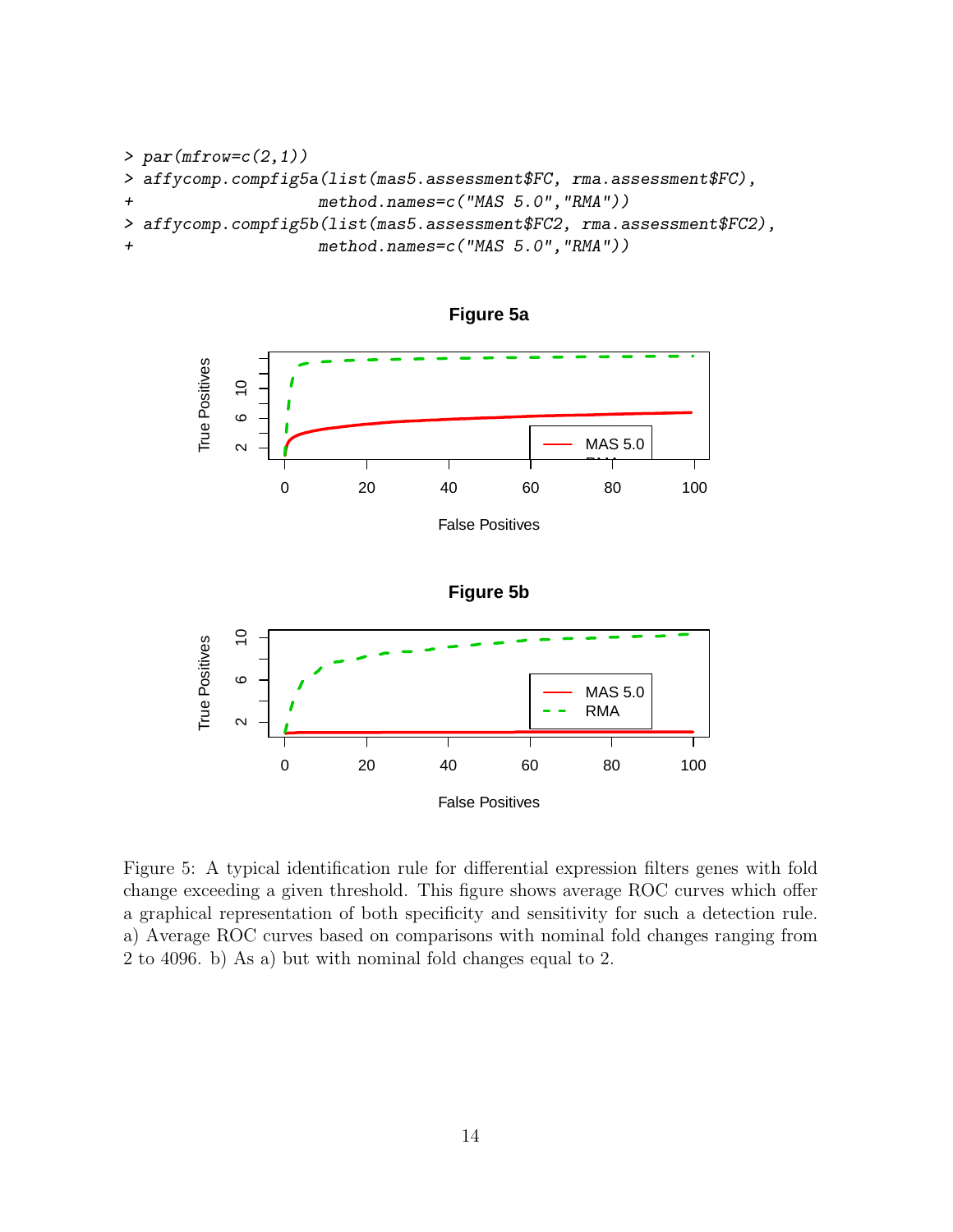$> par(mfrow=c(2,2))$ 

> affycomp.figure6a(mas5.assessment\$FC, main="a) MAS 5.0", ylim=c(-12,12))

> affycomp.figure6a(rma.assessment\$FC, main="a) RMA", ylim=c(-12,12))

- > affycomp.figure6b(mas5.assessment\$FC, main="b) MAS 5.0", ylim=c(-6,6))
- > affycomp.figure6b(rma.assessment\$FC, main="b) RMA", ylim=c(-6,6))



Figure 6: a) Observed log fold changes plotted against nominal log fold changes. The dashed lines represent highest, 25th highest, 100th highest, 25th percentile, 75th percentile, smallest 100th, smallest 25th, and smallest log fold change for the genes that were not differentially expressed. b) Like a) but the observed fold changes were calculated for spiked in genes with nominal concentrations no higher than 2pM.

Nominal log ratio

Nominal log ratio

#### <span id="page-14-0"></span>3.3 Tables

The function tableAll returns a matrix with assessment statistics. Once the assessment function is run, all one needs to type is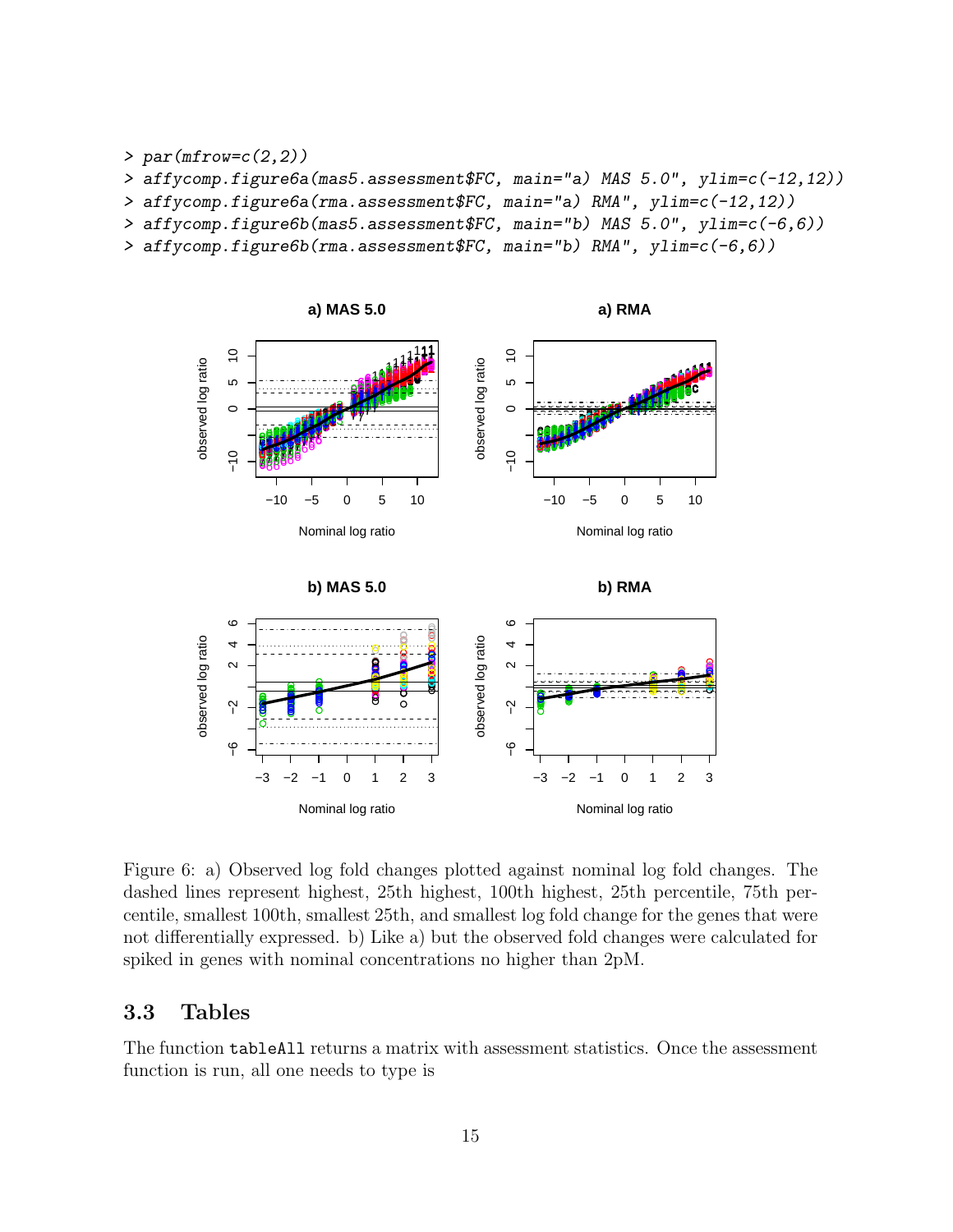> data(rma.assessment)

> data(mas5.assessment)

> tableAll(rma.assessment, mas5.assessment)

|                                 | RMA MAS 5.0                                     |
|---------------------------------|-------------------------------------------------|
|                                 | 0.08811999 2.920239e-01                         |
|                                 | 0.99420626 8.890008e-01                         |
|                                 | 0.93645083 7.297434e-01                         |
|                                 | 21.00000000 1.226000e+03                        |
|                                 | 0.00000000 3.320000e+02                         |
|                                 | 0.86631340 8.474941e-01                         |
|                                 | 0.62537111 7.058227e-01                         |
|                                 | 0.80414899 8.565416e-01                         |
|                                 | 0.57774758 2.171241e-01                         |
|                                 | 0.62731941 2.379589e-01                         |
|                                 | 0.68984189 2.696288e-01                         |
|                                 | 0.82066051 3.557402e-01                         |
|                                 | 15.84156379 3.107387e+03                        |
|                                 | 11.97942387 1.281893e+01                        |
|                                 | 0.30801579 2.655135e+00                         |
|                                 | 0.61209902 6.932507e-01                         |
|                                 | 0.35950904 6.471881e-01                         |
|                                 | 0.30344013 6.160714e-02                         |
| $FC=2$ , AUC $(FP<15)$          | 0.34324269 6.190476e-02                         |
| $FC=2$ , AUC ( $FP<25$ )        | 0.40009470 6.232830e-02                         |
| $FC=2$ , AUC ( $FP<100$ )       | 0.54261364 6.508575e-02                         |
|                                 | FC=2, AFP, call if fc>2 1.00000000 3.069786e+03 |
| $FC=2$ , $ATP$ , $call if fc>2$ | 1.71428571 3.714286e+00                         |
|                                 |                                                 |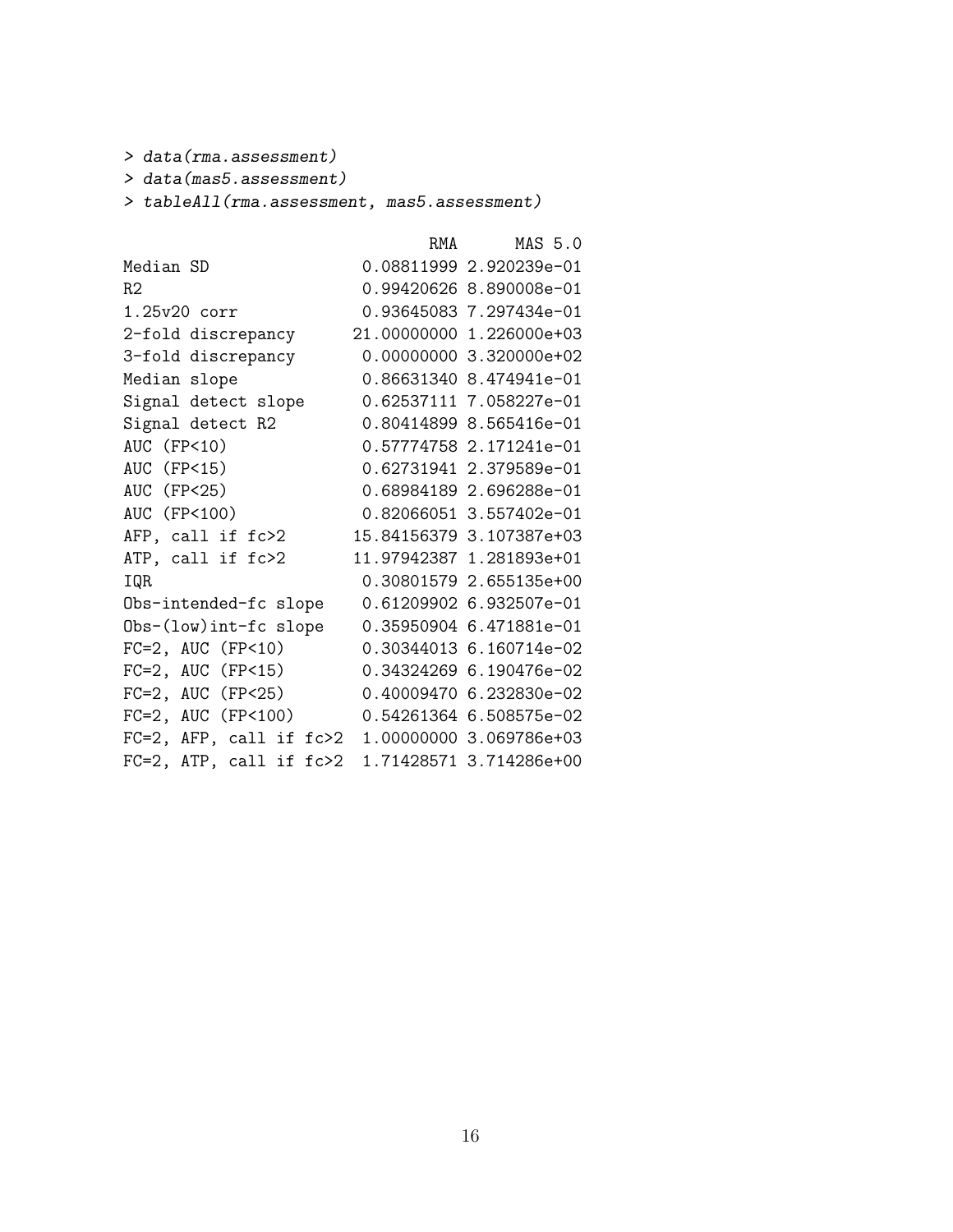The function affycompTable makes a minimal table (that is also informative).

> affycompTable(rma.assessment, mas5.assessment)

|                                                 | RMA |                          | MAS.5.0 whatsgood Figure |    |
|-------------------------------------------------|-----|--------------------------|--------------------------|----|
| Median SD                                       |     | 0.08811999 2.920239e-01  | 0                        | 2  |
| R2                                              |     | 0.99420626 8.890008e-01  | 1                        | 2  |
| 1.25v20 corr                                    |     | 0.93645083 7.297434e-01  | 1                        | 3  |
| 2-fold discrepancy                              |     | 21.00000000 1.226000e+03 | $\Omega$                 | 3  |
| 3-fold discrepancy                              |     | 0.00000000 3.320000e+02  | 0                        | 3  |
| Signal detect slope                             |     |                          | $\mathbf{1}$             | 4a |
| Signal detect R2                                |     | 0.80414899 8.565416e-01  | $\mathbf{1}$             | 4a |
| Median slope                                    |     | 0.86631340 8.474941e-01  | $\mathbf{1}$             | 4b |
| AUC (FP<100)                                    |     | 0.82066051 3.557402e-01  | $\mathbf{1}$             | 5а |
| AFP, call if fc>2                               |     | 15.84156379 3.107387e+03 | $\Omega$                 | 5a |
| ATP, call if fc>2                               |     | 11.97942387 1.281893e+01 | 16                       | 5а |
| $FC=2$ , AUC $(FP<100)$                         |     | 0.54261364 6.508575e-02  | 1                        | 5b |
| FC=2, AFP, call if fc>2 1.00000000 3.069786e+03 |     |                          | $\Omega$                 | 5b |
| FC=2, ATP, call if fc>2 1.71428571 3.714286e+00 |     |                          | 16                       | 5b |
| IQR                                             |     | 0.30801579 2.655135e+00  | $\Omega$                 | 6  |
| Obs-intended-fc slope                           |     | 0.61209902 6.932507e-01  | $\mathbf{1}$             | 6a |
| $Obs-(low)int-fc slope$                         |     | 0.35950904 6.471881e-01  | 1                        | 6b |

### <span id="page-16-0"></span>3.4 Standard deviation assessment

The package also contains a simple tool to assess standard error estimates. For this to work the ExpressionSet object used for the assessment must have standard error estimates for the dilution data. We include two examples.

```
> data(rma.sd.assessment)
> data(lw.sd.assessment)
> tableAll(rma.sd.assessment, lw.sd.assessment)
```
RMA dChip IQR of log ratio 0.910003 1.1918510 Correlation 0.364145 0.7925533

For the SD assessment, there is also a comparison plot in addition to the basic plot. See affycompPlot (and affycomp.compfig7 or affycomp.figure7).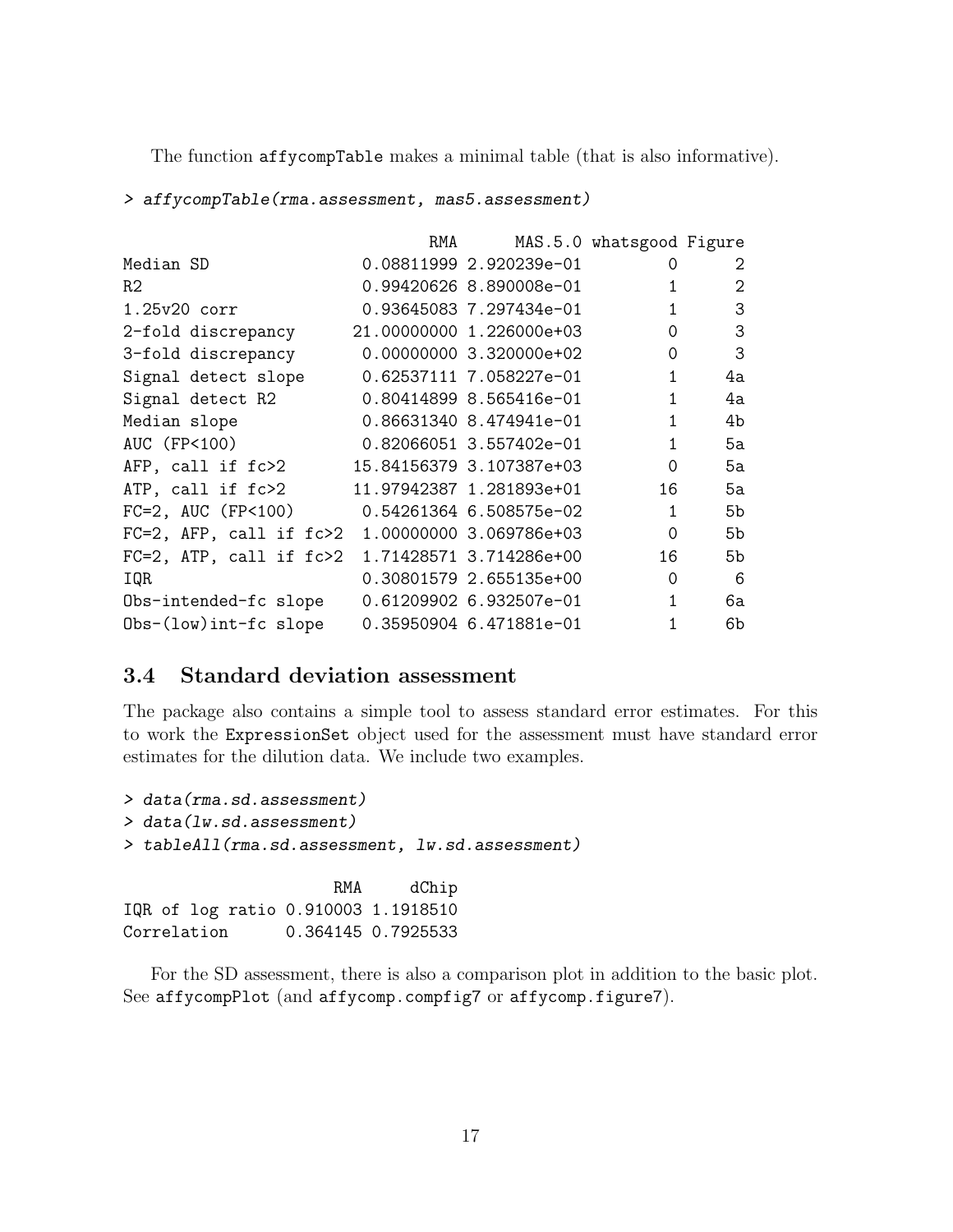> affycompPlot(lw.sd.assessment, rma.sd.assessment)



**Figure 7**

Figure 7: Using the replicates from the dilution data, we calculate the mean predicted variance for each gene, tissue, and dilution by squaring the estimated standard error. The usual sample variances  $s_{tdg}^2 = \sum_r (y_{tdrg} - y_{td\cdot g})^2/4$  are calculated as well. These boxplots are of the log ratios of the predicted and observed variance.